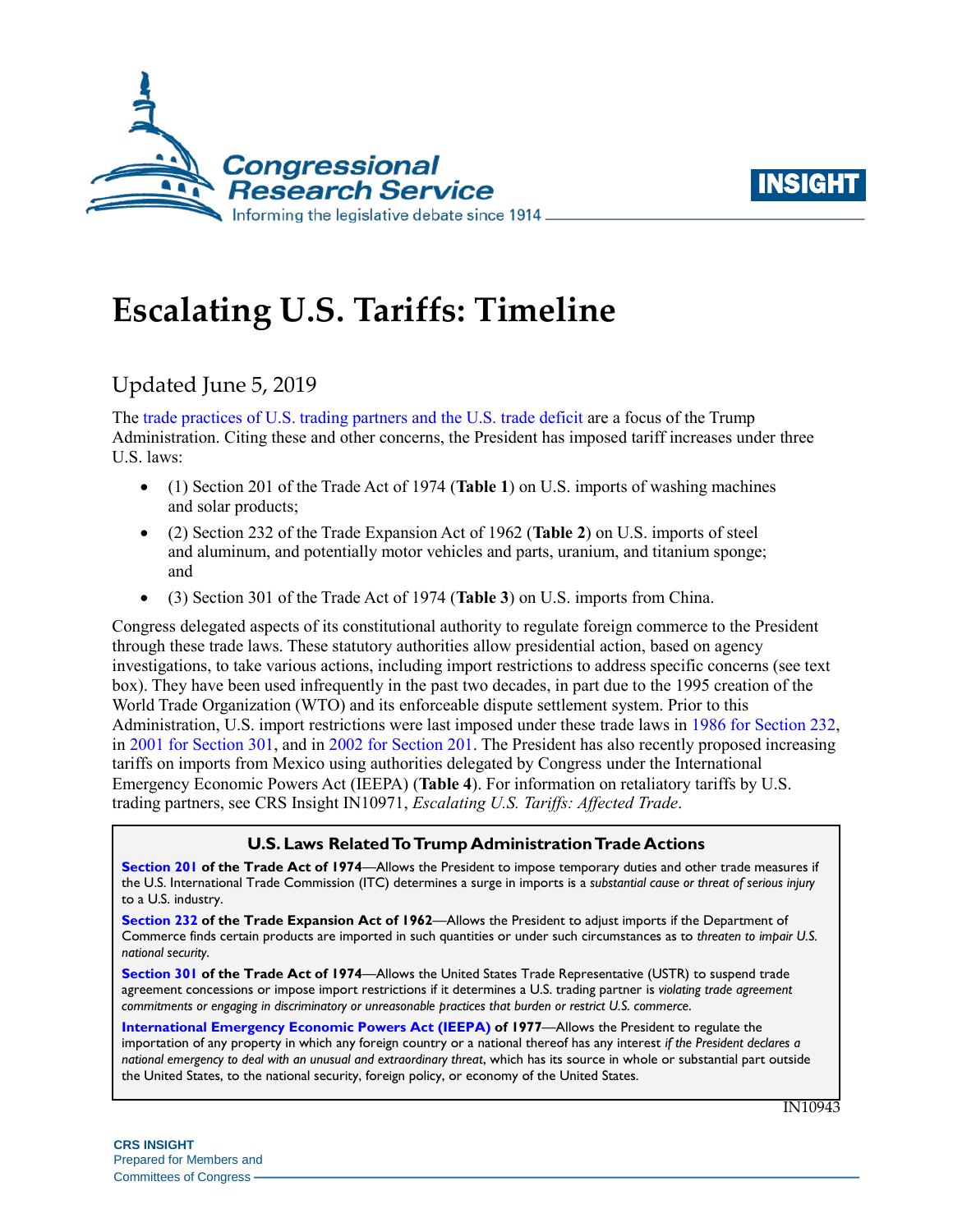Increasing U.S. tariffs or imposing other import restrictions through these laws potentially opens the United States to complaints that it is violating its WTO and free trade agreement (FTA) commitments. Several U.S. trading partners, including [China](https://docs.wto.org/dol2fe/Pages/FE_Search/FE_S_S009-DP.aspx?language=E&CatalogueIdList=244237&CurrentCatalogueIdIndex=0&FullTextHash=371857150&HasEnglishRecord=True&HasFrenchRecord=True&HasSpanishRecord=True) and the [European Union,](https://docs.wto.org/dol2fe/Pages/FE_Search/FE_S_S009-DP.aspx?language=E&CatalogueIdList=245248,245245,245239,245249,245254,245221,245244,245235,245238,245240&CurrentCatalogueIdIndex=3&FullTextHash=371857150&HasEnglishRecord=True&HasFrenchRecord=False&HasSpanishRecord=False) have initiated dispute settlement proceedings and imposed retaliatory tariffs in response. The retaliatory actions also raise questions with regard to their adherence to WTO commitments, which the United States has raised at the WTO.

## **Timeline and Status of U.S. Trade Actions**

The tables below provide a timeline of key events related to each trade action. In addition to tariffs, the President has imposed quotas, or quantitative limits on U.S. imports of certain goods from specified countries, as well as tariff-rate quotas (TRQs), for which one tariff applies up to a specific quantity or value of imports and a higher tariff applies above that threshold.

<span id="page-1-0"></span>

| 5/17/2017-U.S. industry petition initiates ITC injury investigation on solar cells/modules.<br>٠<br>6/5/2017-U.S. industry petition initiates ITC injury investigation on large residential<br>٠<br>washers.<br>9/22/2017-TC makes affirmative solar cells/modules injury determination.<br>٠<br>10/5/2017—ITC makes affirmative large residential washers injury determination.<br>٠<br><b>Key Dates</b><br>11/13/2017-ITC submits report and recommended action on solar cells/modules to<br>$\bullet$<br>President.<br>12/4/2017—ITC submits report and recommended action on large residential washers to<br>$\bullet$<br>President.<br>1/23/2018—President proclaims actions on solar cells/modules and large residential washers,<br>٠<br>effective February 7, 2018.<br><b>Solar Cells:</b> 4-year TRQ with 30% above quota tariff, descending 5% annually.<br><b>Solar Modules: 4-year 30% tariff, descending 5% annually.</b><br><b>U.S. Import</b><br>Large Residential Washers: 3-year TRQ, 20% in quota tariff descending 2% annually, 50%<br><b>Restriction</b><br>above quota tariff descending 5% annually.<br>Large Residential Washer Parts: 3-year TRQ, 50% above quota tariff, descending 5%<br>annually.<br>Canada excluded from the duties on washers. Certain developing countries excluded if they<br>account for less than 3% individually or 9% collectively of U.S. imports of solar cells or large<br><b>Countries Affected</b><br>residential washers, respectively. All other countries included.<br><b>Current Status</b> |  | היים ביוניים                       |
|---------------------------------------------------------------------------------------------------------------------------------------------------------------------------------------------------------------------------------------------------------------------------------------------------------------------------------------------------------------------------------------------------------------------------------------------------------------------------------------------------------------------------------------------------------------------------------------------------------------------------------------------------------------------------------------------------------------------------------------------------------------------------------------------------------------------------------------------------------------------------------------------------------------------------------------------------------------------------------------------------------------------------------------------------------------------------------------------------------------------------------------------------------------------------------------------------------------------------------------------------------------------------------------------------------------------------------------------------------------------------------------------------------------------------------------------------------------------------------------------------------------------------------------------------------|--|------------------------------------|
|                                                                                                                                                                                                                                                                                                                                                                                                                                                                                                                                                                                                                                                                                                                                                                                                                                                                                                                                                                                                                                                                                                                                                                                                                                                                                                                                                                                                                                                                                                                                                         |  |                                    |
|                                                                                                                                                                                                                                                                                                                                                                                                                                                                                                                                                                                                                                                                                                                                                                                                                                                                                                                                                                                                                                                                                                                                                                                                                                                                                                                                                                                                                                                                                                                                                         |  |                                    |
|                                                                                                                                                                                                                                                                                                                                                                                                                                                                                                                                                                                                                                                                                                                                                                                                                                                                                                                                                                                                                                                                                                                                                                                                                                                                                                                                                                                                                                                                                                                                                         |  |                                    |
|                                                                                                                                                                                                                                                                                                                                                                                                                                                                                                                                                                                                                                                                                                                                                                                                                                                                                                                                                                                                                                                                                                                                                                                                                                                                                                                                                                                                                                                                                                                                                         |  |                                    |
|                                                                                                                                                                                                                                                                                                                                                                                                                                                                                                                                                                                                                                                                                                                                                                                                                                                                                                                                                                                                                                                                                                                                                                                                                                                                                                                                                                                                                                                                                                                                                         |  |                                    |
|                                                                                                                                                                                                                                                                                                                                                                                                                                                                                                                                                                                                                                                                                                                                                                                                                                                                                                                                                                                                                                                                                                                                                                                                                                                                                                                                                                                                                                                                                                                                                         |  |                                    |
|                                                                                                                                                                                                                                                                                                                                                                                                                                                                                                                                                                                                                                                                                                                                                                                                                                                                                                                                                                                                                                                                                                                                                                                                                                                                                                                                                                                                                                                                                                                                                         |  |                                    |
|                                                                                                                                                                                                                                                                                                                                                                                                                                                                                                                                                                                                                                                                                                                                                                                                                                                                                                                                                                                                                                                                                                                                                                                                                                                                                                                                                                                                                                                                                                                                                         |  |                                    |
|                                                                                                                                                                                                                                                                                                                                                                                                                                                                                                                                                                                                                                                                                                                                                                                                                                                                                                                                                                                                                                                                                                                                                                                                                                                                                                                                                                                                                                                                                                                                                         |  |                                    |
|                                                                                                                                                                                                                                                                                                                                                                                                                                                                                                                                                                                                                                                                                                                                                                                                                                                                                                                                                                                                                                                                                                                                                                                                                                                                                                                                                                                                                                                                                                                                                         |  |                                    |
|                                                                                                                                                                                                                                                                                                                                                                                                                                                                                                                                                                                                                                                                                                                                                                                                                                                                                                                                                                                                                                                                                                                                                                                                                                                                                                                                                                                                                                                                                                                                                         |  |                                    |
|                                                                                                                                                                                                                                                                                                                                                                                                                                                                                                                                                                                                                                                                                                                                                                                                                                                                                                                                                                                                                                                                                                                                                                                                                                                                                                                                                                                                                                                                                                                                                         |  |                                    |
|                                                                                                                                                                                                                                                                                                                                                                                                                                                                                                                                                                                                                                                                                                                                                                                                                                                                                                                                                                                                                                                                                                                                                                                                                                                                                                                                                                                                                                                                                                                                                         |  | <b>Effective February 7, 2018.</b> |
|                                                                                                                                                                                                                                                                                                                                                                                                                                                                                                                                                                                                                                                                                                                                                                                                                                                                                                                                                                                                                                                                                                                                                                                                                                                                                                                                                                                                                                                                                                                                                         |  |                                    |

#### **Table 1. Section 201 Global Safeguard Investigations**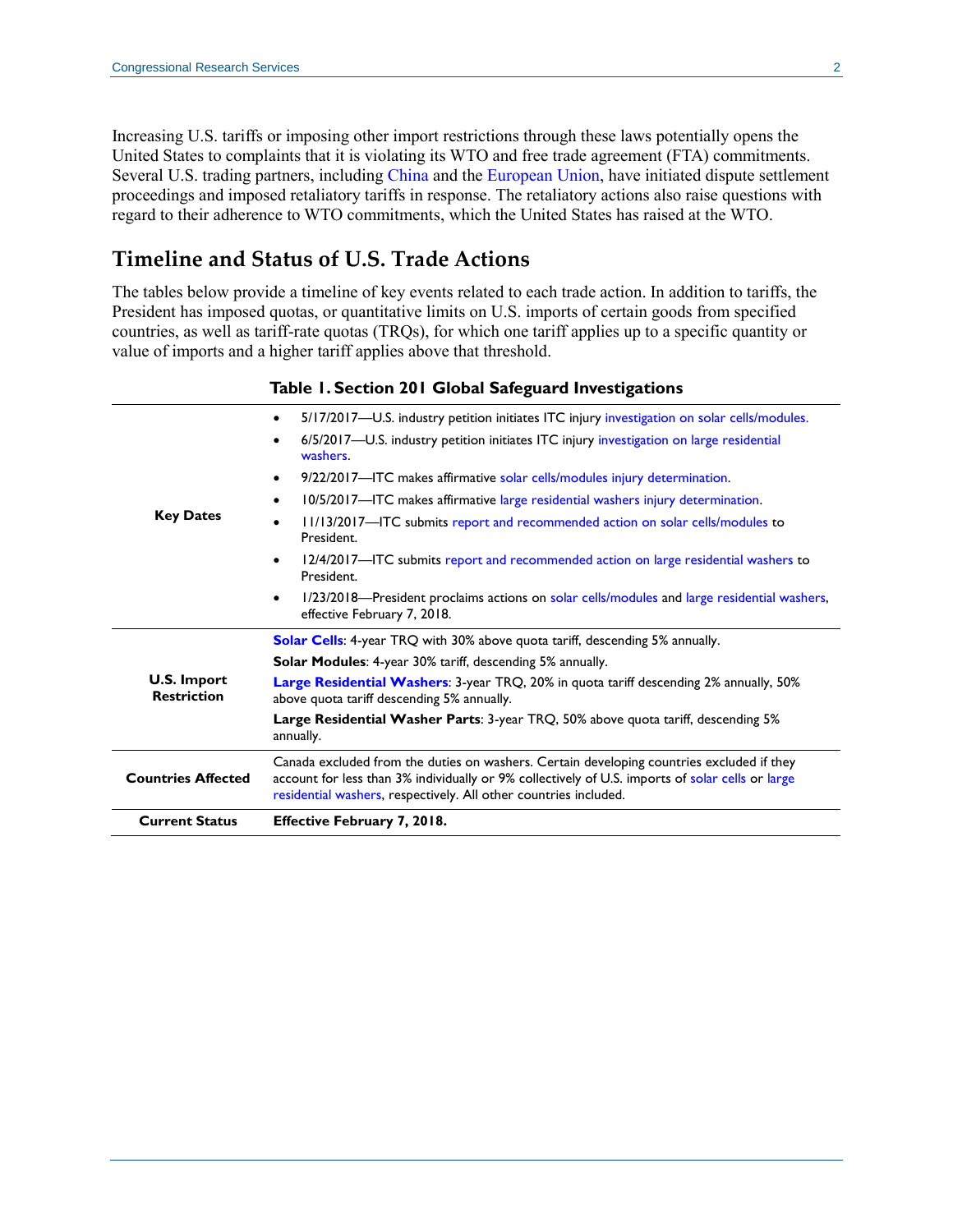#### <span id="page-2-0"></span>**Table 2. Section 232 Steel, Aluminum, Auto, Uranium, and Titanium Sponge Investigations**

| <b>Key Dates</b>                  | 4/2017—Commerce self-initiates investigations on U.S. steel (4/19) and aluminum (4/26)<br>$\bullet$<br>imports.                                                                                                                      |
|-----------------------------------|--------------------------------------------------------------------------------------------------------------------------------------------------------------------------------------------------------------------------------------|
|                                   | 1/2018—Commerce submits steel (1/11) and aluminum (1/17) investigation findings and<br>$\bullet$<br>recommendations to President.                                                                                                    |
|                                   | 3/23/2018—United States imposes steel and aluminum duties. Temporary exemptions to<br>May I in place for certain U.S. security partners (later extended to June I).                                                                  |
|                                   | 4/30/2018-President permanently exempts South Korea from steel duties, based on a<br>$\bullet$<br>quota arrangement.                                                                                                                 |
|                                   | 5/23/2018—Commerce self-initiates investigation on U.S. motor vehicle and parts imports.<br>$\bullet$                                                                                                                                |
|                                   | 5/31/2018-President permanently exempts Argentina and Brazil from steel duties, and<br>$\bullet$<br>Argentina from aluminum duties, based on quota arrangements. Australia permanently<br>exempted from both duties without a quota. |
|                                   | 7/18/2018-Commerce initiates investigation on U.S. uranium imports based on industry<br>$\bullet$<br>petition.                                                                                                                       |
|                                   | 2/17/2019—Commerce submits motor vehicle and parts investigation findings and<br>$\bullet$<br>recommendations to President.                                                                                                          |
|                                   | 3/4/2019—Commerce initiates investigation on U.S. titanium sponge imports based on<br>$\bullet$<br>industry petition.                                                                                                                |
|                                   | 4/16/2019—Commerce submits uranium investigation findings and recommendations to<br>President.                                                                                                                                       |
|                                   | 5/17/2019—President proclaims motor vehicle and parts imports a national security threat<br>$\bullet$<br>and directs USTR to negotiate with European Union (EU), Japan, and others to resolve<br>threat.                             |
|                                   | 5/19/2019—President exempts Canada and Mexico from steel and aluminum duties. Canada,<br>$\bullet$<br>Mexico, and United States announce process for reinstating tariffs should imports surge.                                       |
| U.S. Import<br><b>Restriction</b> | Aluminum: 10% tariffs on specified list of aluminum imports, effective indefinitely.                                                                                                                                                 |
|                                   | <b>Steel:</b> 25% tariffs on specified list of steel imports, effective indefinitely.                                                                                                                                                |
|                                   | Autos and Parts: No tariffs currently in effect, pending negotiations.                                                                                                                                                               |
| <b>Countries Affected</b>         | Aluminum: Argentina,* Australia, Canada, and Mexico exempted. All other countries included.                                                                                                                                          |
|                                   | Steel: Argentina,* Australia, Brazil,* Canada, Mexico, and South Korea* exempted. All other<br>countries included.                                                                                                                   |
|                                   | Autos and Parts: EU, Japan, and other countries "deemed necessary" targeted for negotiations.                                                                                                                                        |
|                                   | (*) Quantitative import restrictions imposed in place of tariffs.                                                                                                                                                                    |
| <b>Current Status</b>             | <b>Aluminum:</b> Tariffs effective March 23, 2018.                                                                                                                                                                                   |
|                                   | <b>Steel:</b> Tariffs effective March 23, 2018.                                                                                                                                                                                      |
|                                   | Autos and Parts: National security threat declared. Negotiations to resolve threat are ongoing<br>with USTR to report to the President on their status within 180 days of May 17, 2019.                                              |
|                                   | <b>Uranium:</b> Investigation completed. Determination on national security threat pending.                                                                                                                                          |
|                                   | <b>Titanium Sponge:</b> Investigation ongoing. Determination on national security threat pending.                                                                                                                                    |
|                                   | (Retaliation also in effect, see CRS Insight IN10971, Escalating U.S. Tariffs: Affected Trade.)                                                                                                                                      |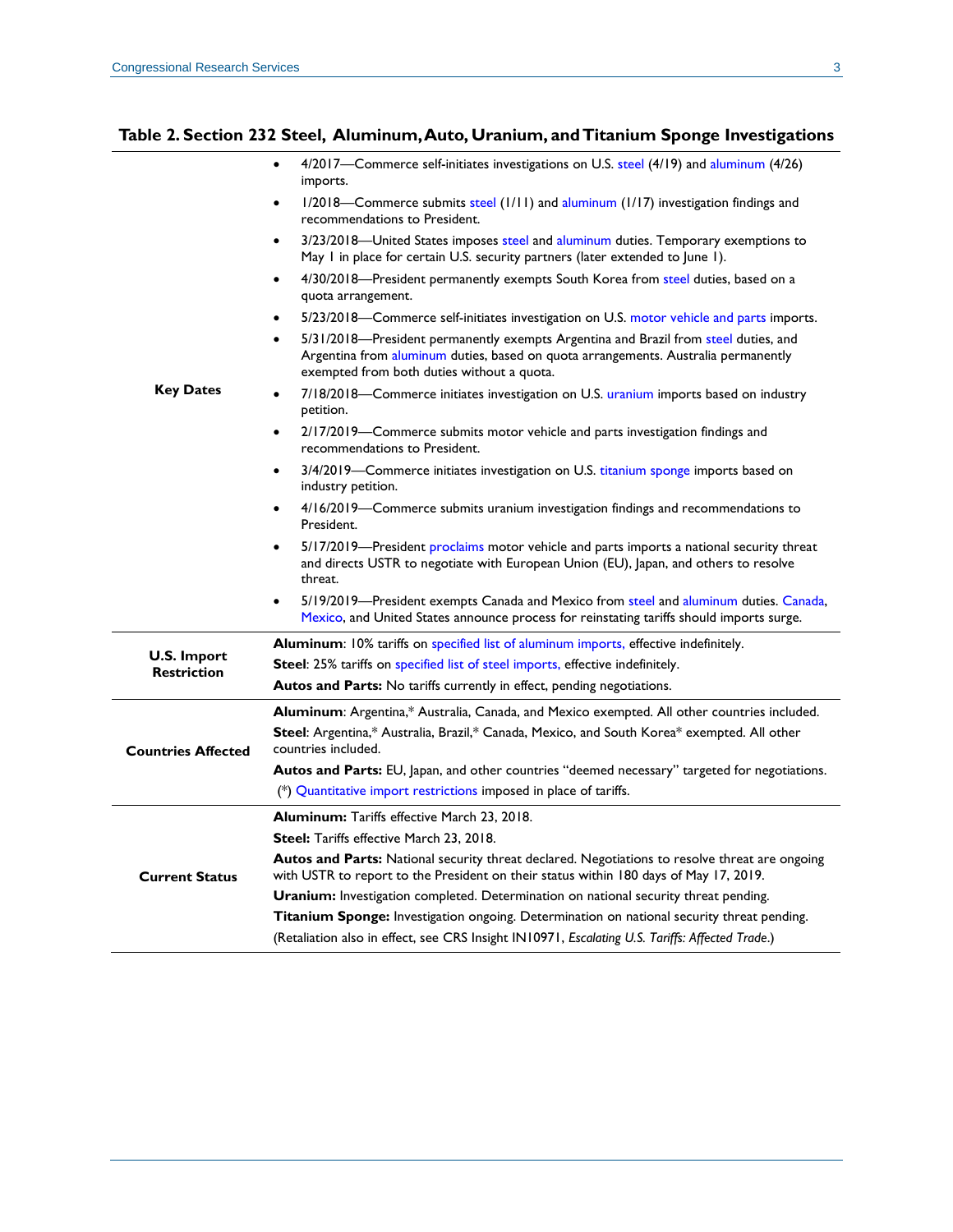#### **Table 3. Section 301 Investigation of China's IP and Innovation Policies**

<span id="page-3-1"></span><span id="page-3-0"></span>

|                                                 | 8/14/2017-President directs USTR to consider investigation on China's laws, policies,<br>practices, or actions affecting U.S. intellectual property and forced technology transfers.                                                                                                                                                                                                                                                                               |  |
|-------------------------------------------------|--------------------------------------------------------------------------------------------------------------------------------------------------------------------------------------------------------------------------------------------------------------------------------------------------------------------------------------------------------------------------------------------------------------------------------------------------------------------|--|
|                                                 | 3/22/2018-USTR releases Section 301 report and finds that China's policies are<br>"unreasonable or discriminatory, and burden or restrict U.S. commerce." President signs<br>memorandum proposing to: (1) implement tariffs on certain Chinese imports; (2) initiate a<br>WTO dispute settlement case against China's discriminatory technology licensing; and (3)<br>propose new investment restrictions on Chinese efforts to acquire sensitive U.S. technology. |  |
|                                                 | 4/6/2018—USTR publishes proposed list of products to be subject to additional 25% tariff.<br>٠                                                                                                                                                                                                                                                                                                                                                                     |  |
|                                                 | 5/19/2018—United States and China release joint statement as initial negotiations held to<br>resolve U.S. concerns.                                                                                                                                                                                                                                                                                                                                                |  |
| <b>Key Dates</b>                                | 5/29/2018—President announces U.S. plan to proceed with Section 301 actions, including<br>25% tariff on \$50 billion of U.S. imports.                                                                                                                                                                                                                                                                                                                              |  |
|                                                 | 6/15/2018-USTR releases two-stage plan to impose 25% tariffs on approximately \$50<br>٠<br>billion of Chinese imports.                                                                                                                                                                                                                                                                                                                                             |  |
|                                                 | 6/18/2018—President directs USTR to propose additional list of imports (stage 3) valued at<br>$\bullet$<br>\$200 billion to be subject to 10% tariff if China retaliates against Section 301 tariffs.                                                                                                                                                                                                                                                              |  |
|                                                 | 7/6/2018—United States imposes stage 1 tariffs (25% tariff on \$34 billion of U.S. imports).<br>٠                                                                                                                                                                                                                                                                                                                                                                  |  |
|                                                 | 8/23/2018—United States imposes stage 2 tariffs (25% tariff on \$16 billion of U.S. imports).<br>٠                                                                                                                                                                                                                                                                                                                                                                 |  |
|                                                 | 9/24/2018—In response to Chinese retaliatory tariffs, United States imposes stage 3 tariffs<br>٠<br>(10% tariffs on \$200 billion of U.S. imports to increase to 25% on January 1, 2019).                                                                                                                                                                                                                                                                          |  |
|                                                 | 12/1/2018—President announces new negotiations with China to resolve U.S. concerns and<br>٠<br>declares stage 3 tariffs will remain at 10%.                                                                                                                                                                                                                                                                                                                        |  |
|                                                 | 5/5/2019—President tweets negotiations are moving too slowly, and plans to increase stage<br>٠<br>3 tariffs to 25% and to prepare tariffs on remaining Chinese imports (stage 4).                                                                                                                                                                                                                                                                                  |  |
|                                                 | 5/10/2019-United States imposes stage 3 tariff increase to 25%.<br>٠                                                                                                                                                                                                                                                                                                                                                                                               |  |
|                                                 | 5/17/2019—USTR publishes proposed stage 4 tariff list (25% tariff on \$300 billion of U.S.<br>٠<br>imports).                                                                                                                                                                                                                                                                                                                                                       |  |
|                                                 | Stage I-25% import tariff on 818 U.S. imports (final, approx. \$34 billion).                                                                                                                                                                                                                                                                                                                                                                                       |  |
| <b>U.S. Import</b>                              | Stage 2-25% import tariff on 279 U.S. imports (final, approx. \$16 billion).                                                                                                                                                                                                                                                                                                                                                                                       |  |
| <b>Restriction</b>                              | Stage 3-10% import tariff increased to 25% on 5,733 U.S. imports (final, approx. \$200 billion).                                                                                                                                                                                                                                                                                                                                                                   |  |
|                                                 | Stage 4-25% import tariff on 3,812 U.S. imports (proposed, approx. \$300 billion).                                                                                                                                                                                                                                                                                                                                                                                 |  |
| <b>Countries Affected</b>                       | China                                                                                                                                                                                                                                                                                                                                                                                                                                                              |  |
|                                                 | Stage I-Effective July 6, 2018.                                                                                                                                                                                                                                                                                                                                                                                                                                    |  |
|                                                 | Stage 2-Effective August 23, 2018.                                                                                                                                                                                                                                                                                                                                                                                                                                 |  |
| <b>Current Status</b>                           | Stage 3—Effective September 24, 2018 (10%), May 10, 2019 or June 15, 2019 on products<br>exported from China before May 10 (25%).                                                                                                                                                                                                                                                                                                                                  |  |
|                                                 | Stage 4-Proposed.                                                                                                                                                                                                                                                                                                                                                                                                                                                  |  |
|                                                 | (Retaliation also in effect, see CRS Insight IN10971, Escalating U.S. Tariffs: Affected Trade.)                                                                                                                                                                                                                                                                                                                                                                    |  |
| Table 4. Proposed Tariffs on Mexico under IEEPA |                                                                                                                                                                                                                                                                                                                                                                                                                                                                    |  |
| <b>Key Dates</b>                                | 5/30/2019—President announces intent to invoke IEEPA authorities to impose 5% tariff on<br>all imports from Mexico, starting June 10, 2019, and increasing by 5% monthly to 25% in<br>response to concerns over Mexico's immigration policies affecting the United States.                                                                                                                                                                                         |  |
| <b>U.S. Import</b><br><b>Restriction</b>        | 5% import tariff on all U.S. imports from Mexico, increasing by 5% monthly to a maximum of 25%<br>(proposed, approx. \$346.5 billion).                                                                                                                                                                                                                                                                                                                             |  |